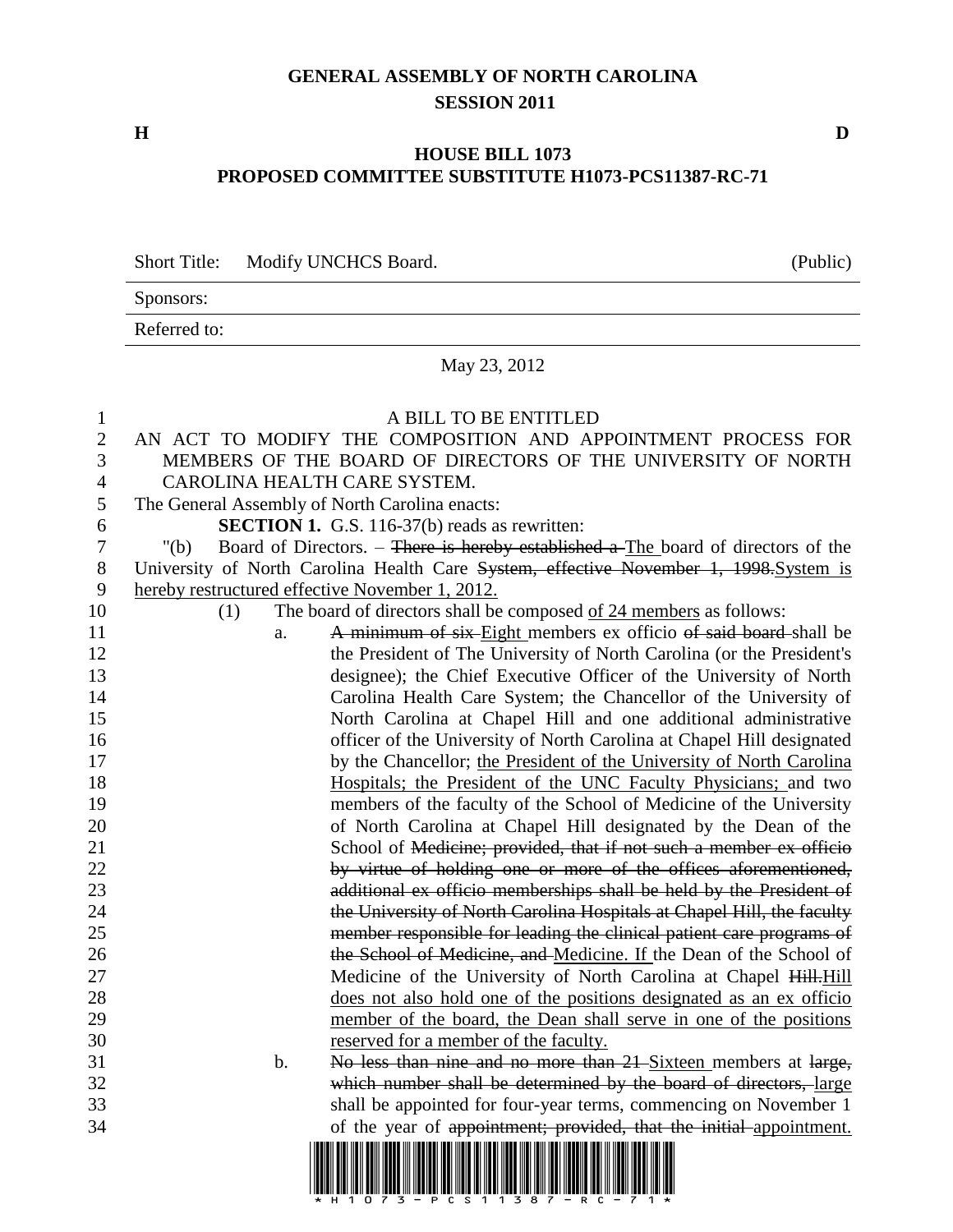| <b>General Assembly Of North Carolina</b> |                                                                                                                                               | <b>Session 2011</b> |
|-------------------------------------------|-----------------------------------------------------------------------------------------------------------------------------------------------|---------------------|
|                                           | <u>Twelve of the members at large shall be appointed by the Board of</u>                                                                      |                     |
|                                           | Governors after consultation with the President of The University of                                                                          |                     |
|                                           | North Carolina. Four of the members at large shall be appointed by                                                                            |                     |
|                                           | the board of directors.                                                                                                                       |                     |
| $\underline{c}$ .                         | The initial class of at-large members shall include be composed of                                                                            |                     |
|                                           | the following individuals:                                                                                                                    |                     |
|                                           | the The persons who hold the appointed memberships on the<br><u>1.</u>                                                                        |                     |
|                                           | board of directors of the University of North Carolina                                                                                        |                     |
|                                           | Hospitals at Chapel Hill incumbent as of October 31, 1998,                                                                                    |                     |
|                                           | directors as of October 31, 2012, and whose terms do not                                                                                      |                     |
|                                           | expire on that date. The with their terms of membership on                                                                                    |                     |
|                                           | the board of directors of the University of North Carolina                                                                                    |                     |
|                                           | Health Care System to for these at-large members will expire                                                                                  |                     |
|                                           | on the last day of October of the year in which their term as a                                                                               |                     |
|                                           | member of the board of directors of the University of North                                                                                   |                     |
|                                           | Carolina Hospitals at Chapel Hill-would have expired.                                                                                         |                     |
|                                           | Three persons appointed by the Board of Governors after<br>$2_{\cdot}$                                                                        |                     |
|                                           | consultation with the President of The University of North                                                                                    |                     |
|                                           | Carolina whose terms will commence on November 1, 2012,<br>and will expire on October 31, 2016.                                               |                     |
|                                           | <u>One person appointed by the board of directors whose term</u><br><u>3.</u>                                                                 |                     |
|                                           | will commence on November 1, 2012, and will expire on                                                                                         |                     |
|                                           | October 31, 2016.                                                                                                                             |                     |
|                                           | The Board of Governors shall appoint successor at-large                                                                                       |                     |
|                                           | members for those members whose terms end on October 31, 2013,                                                                                |                     |
|                                           | October 31, 2014, and four of the five members whose terms end on                                                                             |                     |
|                                           | October 31, 2016. The board of directors shall appoint successor                                                                              |                     |
|                                           | at-large members for those members whose terms end on October 31,                                                                             |                     |
|                                           | 2015, and one of the five members whose terms end on October 31,                                                                              |                     |
|                                           | 2016.                                                                                                                                         |                     |
| d.                                        | All Vacant-at-large positions shall be filled by the appointment of                                                                           |                     |
|                                           | persons from the business and professional public at large who have                                                                           |                     |
|                                           | special competence in business management, hospital administration,                                                                           |                     |
|                                           | health care delivery, or medical practice or who otherwise have                                                                               |                     |
|                                           | demonstrated dedication to the improvement of health care in North                                                                            |                     |
|                                           | Carolina, and who are neither members of the Board of Governors,                                                                              |                     |
|                                           | members of the board of trustees of a constituent institution of The<br>University of North Carolina, nor officers or employees of the State. |                     |
|                                           | Members shall be appointed by the President of the University, and                                                                            |                     |
|                                           | ratified by the Board of Governors, from among a slate of                                                                                     |                     |
|                                           | nominations made by the board of directors of the University of                                                                               |                     |
|                                           | North Carolina Health Care System. No member may be appointed                                                                                 |                     |
|                                           | to more than two full four-year terms in succession; provided, that                                                                           |                     |
|                                           | persons holding appointed memberships on November 1, 1998, by                                                                                 |                     |
|                                           | virtue of their previous membership on the board of directors of the                                                                          |                     |
|                                           | University of North Carolina Hospitals at Chapel Hill, shall not be                                                                           |                     |
|                                           | eligible, for a period of one year following expiration of their term, to                                                                     |                     |
|                                           | be reappointed to the board of directors of the University of North                                                                           |                     |
|                                           | Carolina Health Care System succession, including members serving                                                                             |                     |
|                                           | as of June 30, 2012. Any vacancy in an unexpired term-shall be filled                                                                         |                     |
|                                           | by an appointment made by the President, and ratified by the Board                                                                            |                     |
|                                           |                                                                                                                                               |                     |